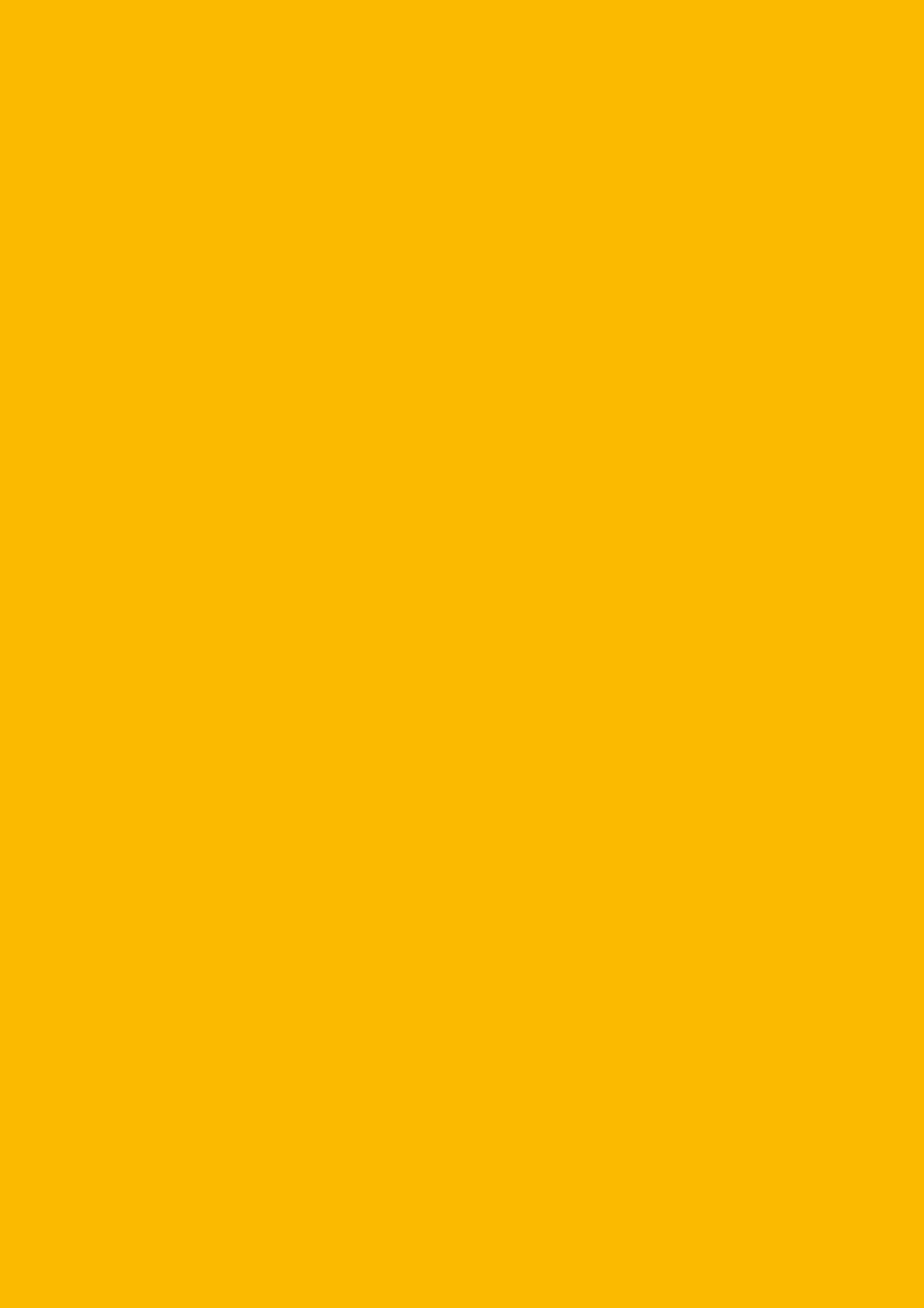### Contents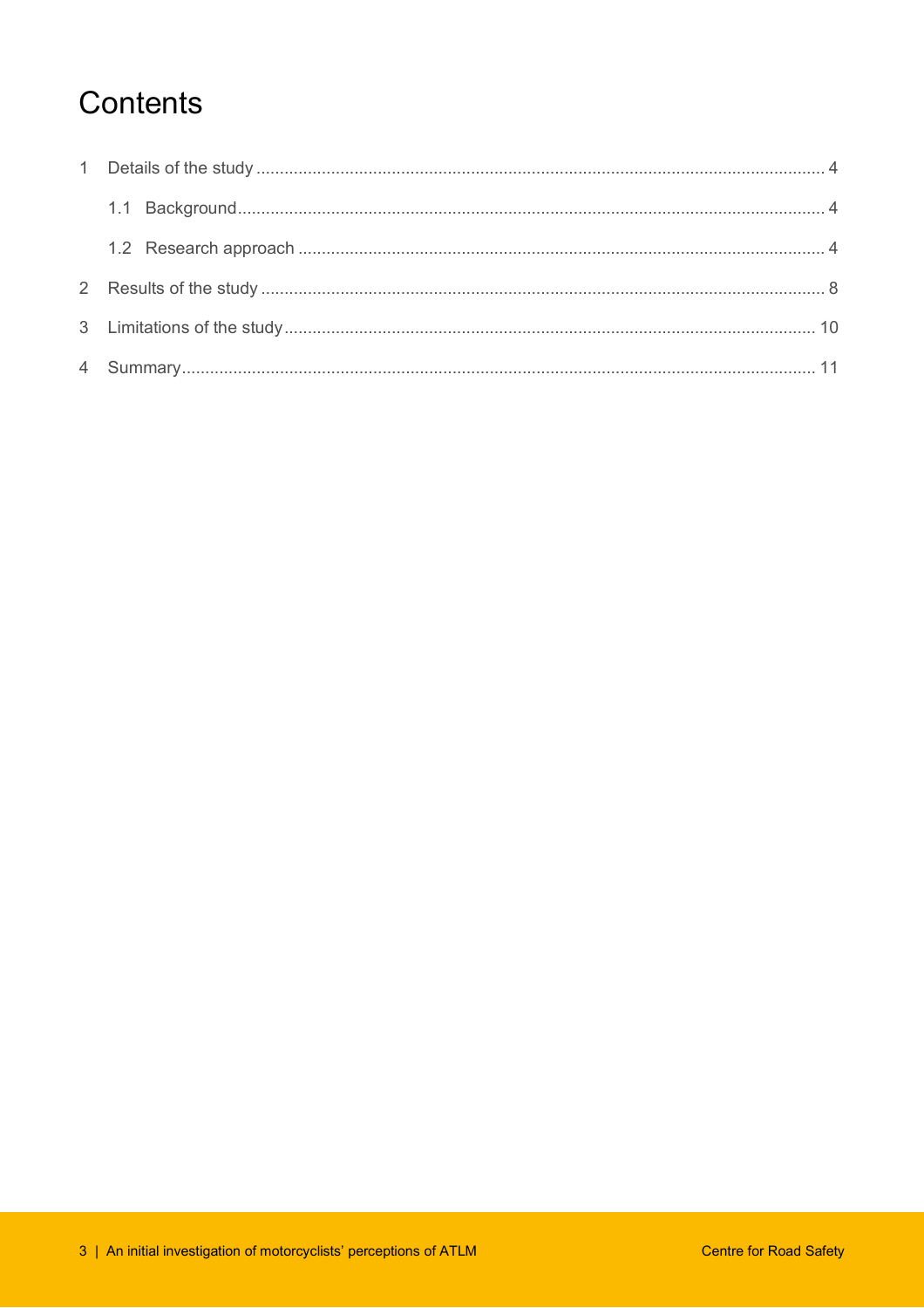# <span id="page-3-0"></span>**1 Details of the study**

### <span id="page-3-1"></span>1.1 Background

ATLM, or rumble strips, are a key element of safe system infrastructure, and are a low cost, but effective measure for reducing run-off road, head-on and fatigue-related crashes. ATLM is installed along the edge (as shown in Figure 1) or centre line of a road and produces a noise and vibration when driven over to alert drivers they are veering out of their lane and allow them to correct their path to avoid a crash.

*Figure 1: Examples of ATLM installed on top of an edge line (left) and adjacent to an edge line (right)*



ATLM is estimated to reduce the number of fatalities and injuries caused by crashes where vehicles leave the road by 15 to 25%. It is increasingly being rolled out in NSW to improve safety on rural roads. An additional 12,000 km of ATLM will be installed on NSW roads by 2020/21 through the NSW Safer Roads and Stimulus Programs.

While the safety benefits of ATLM have been well documented for vehicles, the safety benefits for motorcyclists are less clear. A number of motorcyclists and the Motorcycle Council of NSW have raised concerns about stability and steerability when riding over ATLM.

CRS engaged Safe System Solutions Pty Ltd to undertake an initial study of motorcyclists' concerns about stability and steerability over ATLM.

### <span id="page-3-2"></span>1.2 Research approach

Two samples of motorcyclists were recruited to participate in the study – experienced riders and less experienced riders. Both groups were asked to participate in a survey and a focus group prior to, and following, a series of tests rides over ATLM in different layouts and under different conditions, in a controlled environment. The surveys and focus groups asked riders about their perceptions of riding over ATLM under different conditions.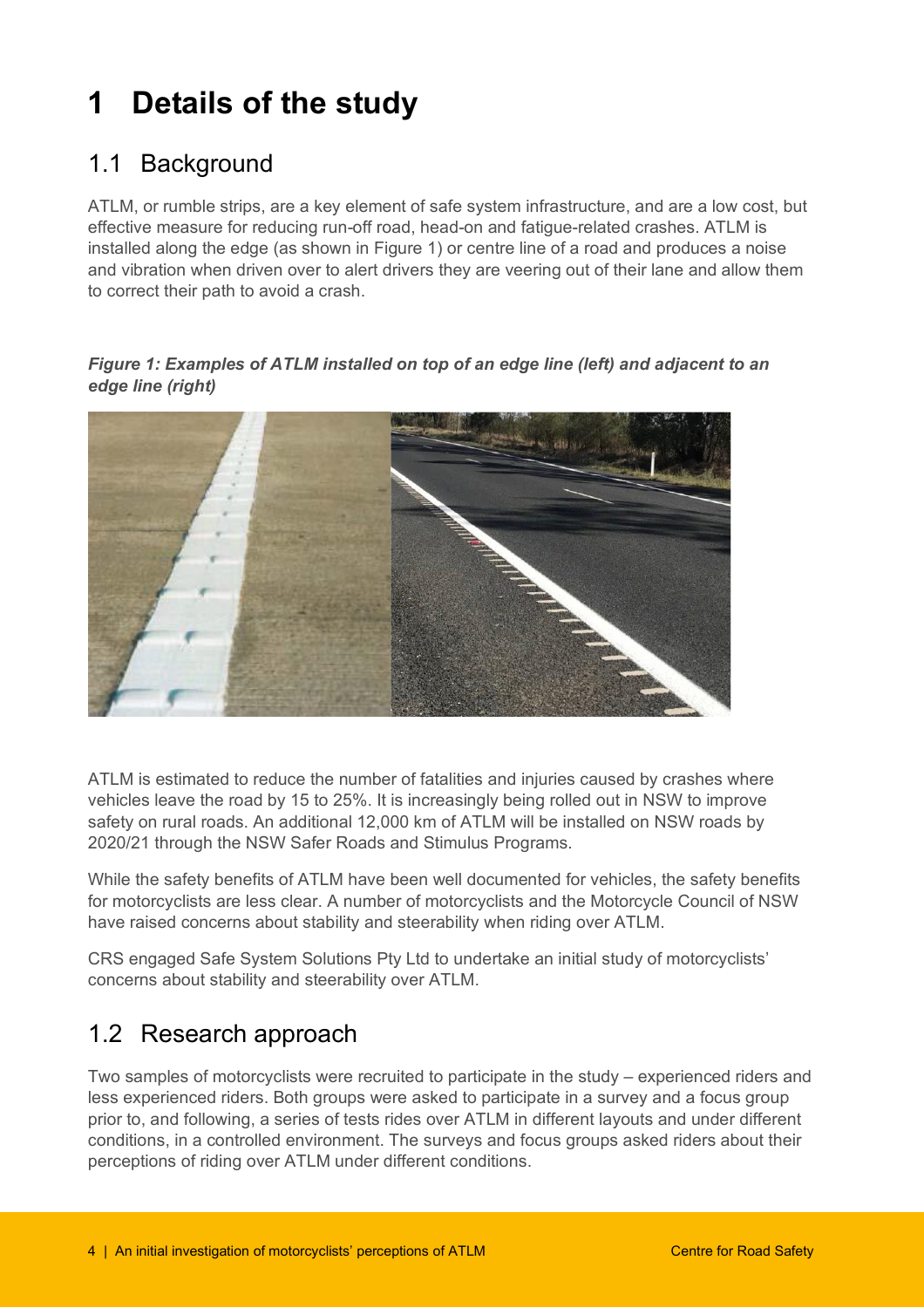#### 1.2.1 Participants in the study

Recruiting motorcyclists who were willing to participate in the study was quite challenging, due to safety concerns around ATLM. A range of strategies were used to recruit participants, including requests through NSW Police Force, TfNSW, and personal networks and social media posts, particularly targeted at motorcycle groups. Five experienced motorcyclists (six or more years riding experience) and five less experienced motorcyclists (less than six years riding experience) were recruited for the study. All were fully licenced (or provisionally licenced for some of the less experienced riders), owned their own motorcycle and rode regularly.

The experienced riders included five males, aged between 35-64 years of age, with between 6- 30+ years riding experience. Two were police motorcyclists, one was a motorcycle rider trainer and two were casual motorcycle riders, with one of the participants from TfNSW. Four of the five had previously ridden over ATLM, either intentionally or unintentionally.

The less experienced riders included four males and one female, aged between 18-54 years of age, with between 1-6 years riding experience and a mix of commuter and recreational riders, with one of the participants from TfNSW. Three had previously ridden over ATLM, either intentionally or unintentionally.

Participants were offered a small financial remuneration to cover the cost of fuel required for the testing.

#### 1.2.2 Motorcycles used in the study

Experienced riders used their own motorcycles, or a hired motorcycle, for the study. The motorcycles used were – Honda CB500F (500cc), Kawasaki Versys (650cc), Yamaha FJR1300 (1300cc).

Hired motorcycles were provided for the less experienced riders, to ensure a wider range of motorcycles were included in the testing. These were – Honda City Fly (150cc scooter), Honda CB 125e (125 cc commuter bike) and a BMW F700 (700cc adventure tourer) which was ridden by fully licenced riders only.

#### 1.2.3 The test site

The study was undertaken in two phases in a controlled environment at TfNSW's Crashlab - a crash testing facility at Huntingwood, NSW. Phase 1 involved the experienced riders and took place in March 2019. Phase 2 involved the less experienced riders and took place in October 2019.

The ATLM was installed in five separate configurations for the study, some of which are shown in Figure 2 –

- Straight (length of 60m)
- Left hand curve (arc length 46m, radius 52.5m)
- Right hand curve (arc length 46m, radius 52.5m)
- Left hand tight curve (arc length 28m, radius 13.1m)
- Right hand tight curve (arc length 28m, radius 13.1m)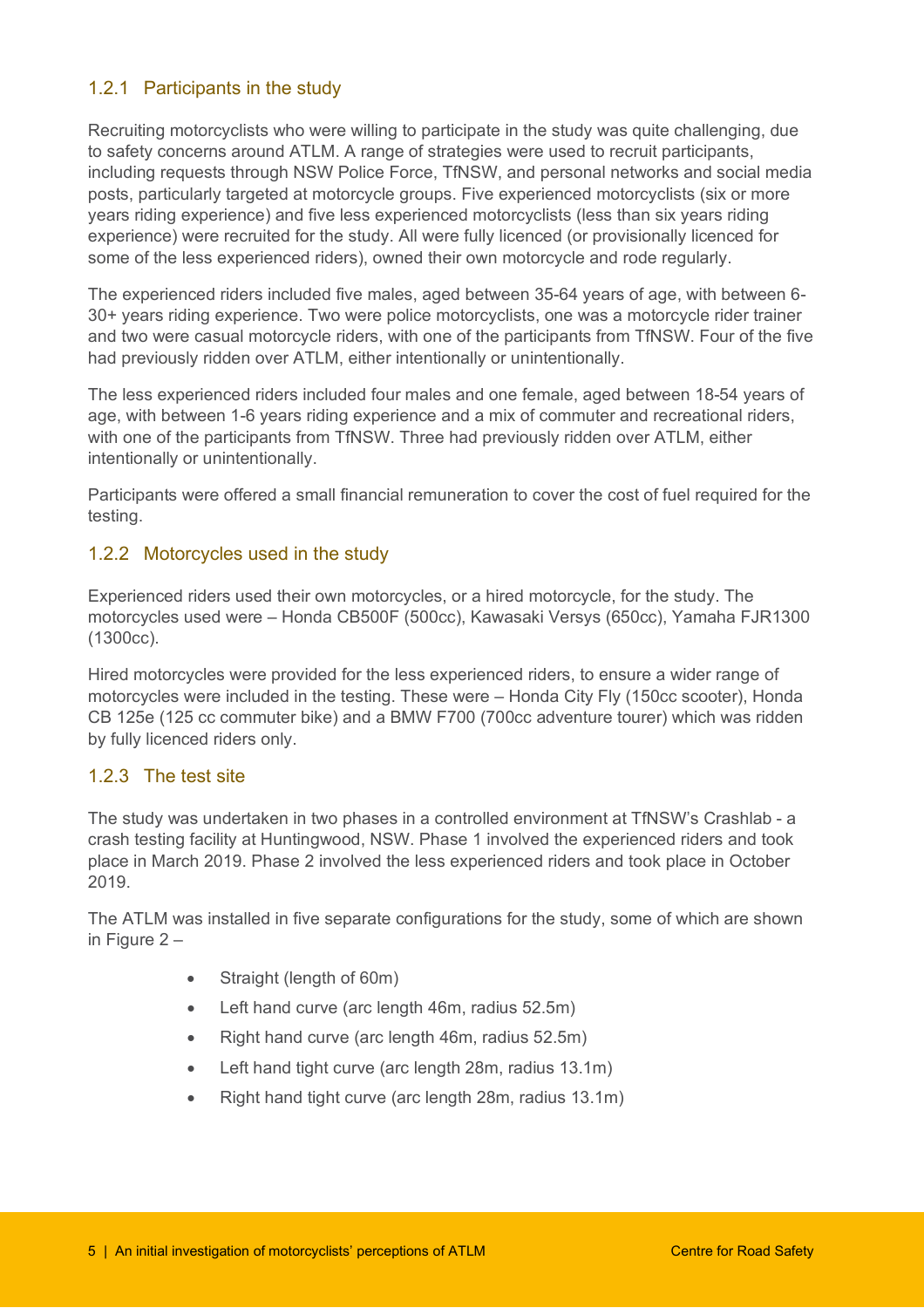ATLM typically used on edge lines was installed on the asphalt sealed road surface in line with standard TfNSW requirements (i.e. Traffic Engineering Technical Direction for ATLM (TETD 2019/01) and by a pre-approved NSW government contractor), to be representative of that used on NSW roads.





#### 1.2.4 Test conditions

A range of test rides were specified which covered the ATLM in each configuration, in both wet and dry conditions, at increasing speeds depending on the configuration, under braking and acceleration, and along and across the ATLM. As participant safety was of paramount concern in the study, participants were not required to complete all test rides, but were able to choose the tests they undertook. All test rides started at low speeds (e.g. 20km/h) and increased gradually to a level where the participant felt in control of the motorcycle, but not comfortable to increase their speed further. The maximum speeds obtained in the study by the experienced riders were 95km/h and 80km/h on the straight configuration, for the dry and wet conditions, respectively, and 30km/h on the tight curve configuration for both dry and wet conditions. For the less experienced riders the maximum speeds obtained were 75km/h on the straight configuration for both dry and wet conditions, and 30km/h on the tight curve.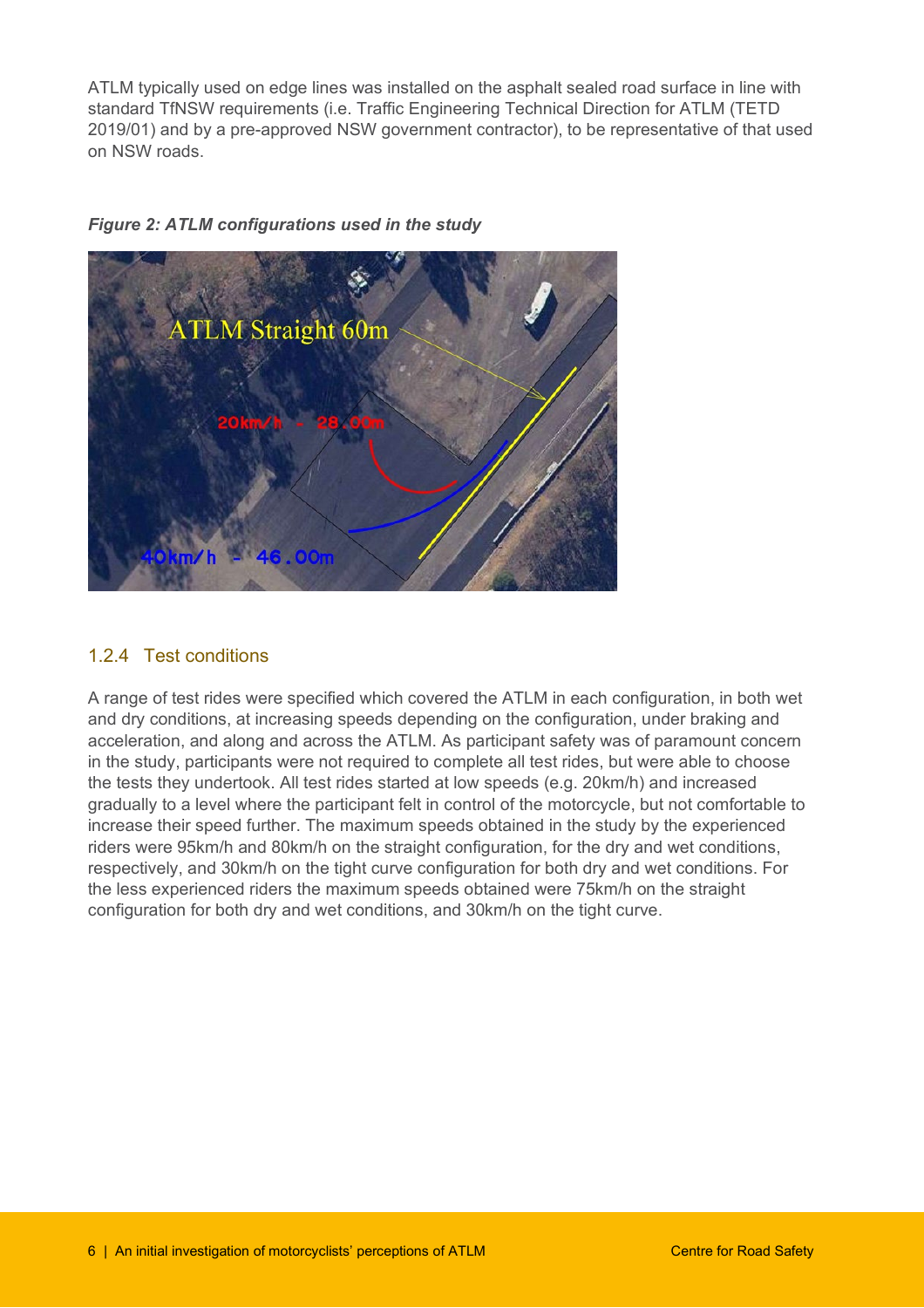*Figure 3: A test ride being completed on the ATLM with straight configuration*



#### 1.2.5 Pre and post surveys and focus groups

In both Phases, motorcyclists were surveyed and participated in focus groups both prior to, and following their test rides. The survey asked motorcyclists to rate their level of confidence (on a scale of 0 to 10, with 10 being the highest level of confidence) in riding over ATLMs and maintaining control of their bike in a range of different conditions (wet and dry, straight, curves and tight curves). The focus group sought more collective perspectives on ATLMs and the risk they pose to motorcyclists.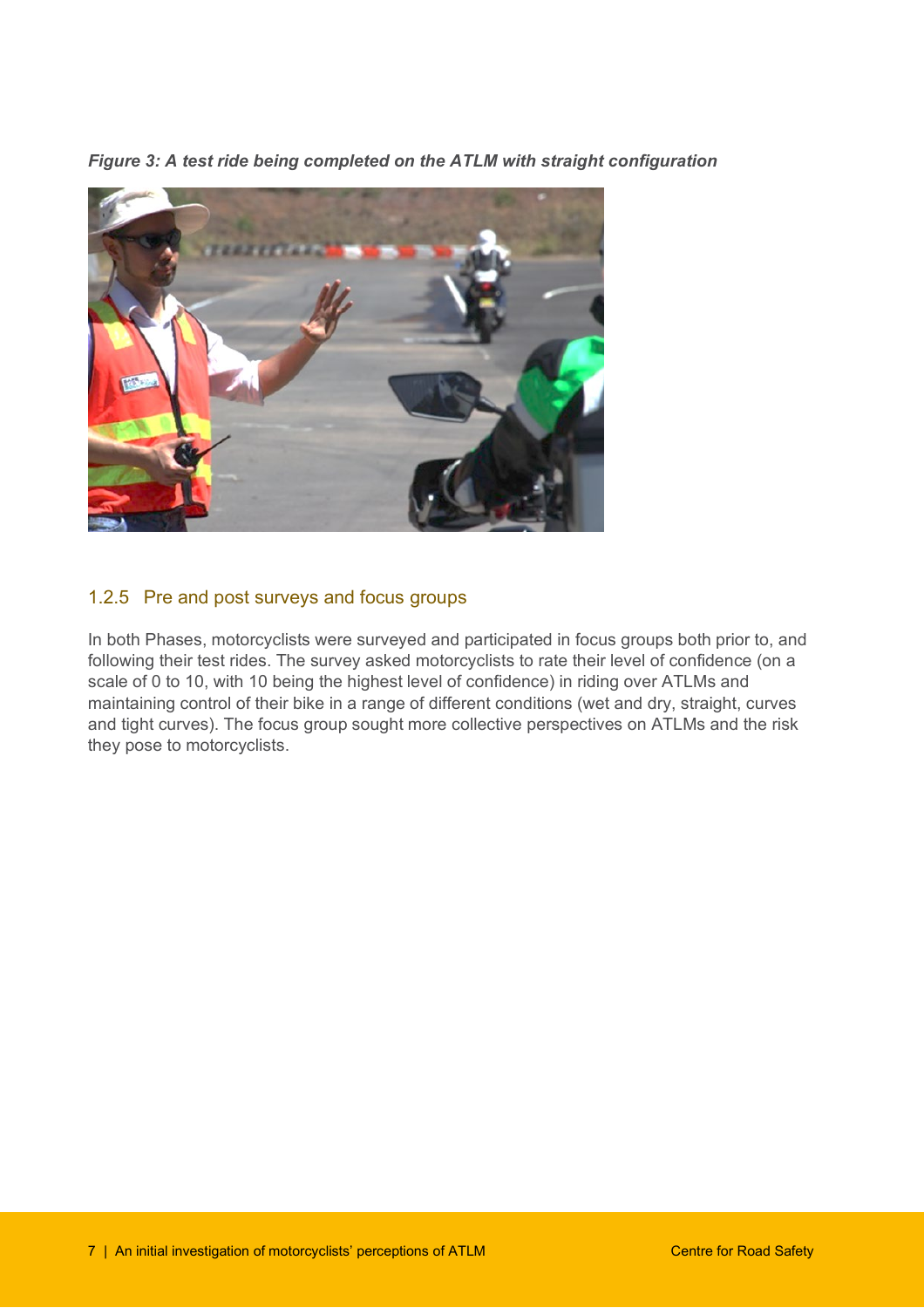## <span id="page-7-0"></span>**2 Results of the study**

The results from the surveys and focus groups carried out with both groups of motorcyclists prior to, and following, completion of the test rides suggest their confidence in maintaining control of their bike while riding over ATLM increased following the test rides.

All five experienced motorcyclists rated their confidence levels as higher, following their test rides. Their average confidence ratings in riding over ATLM were higher following their test rides for both dry and wet conditions, as shown in Figure 4.

Four of the five less experienced riders rated their confidence levels as higher, following their test rides. Their average confidence ratings were also higher following the test rides, for both dry and wet conditions, as shown in Figure 5.

*Figure 4: Experienced motorcyclists' average ratings of confidence in riding over ATLM, in dry and wet conditions, pre and post-test rides* 

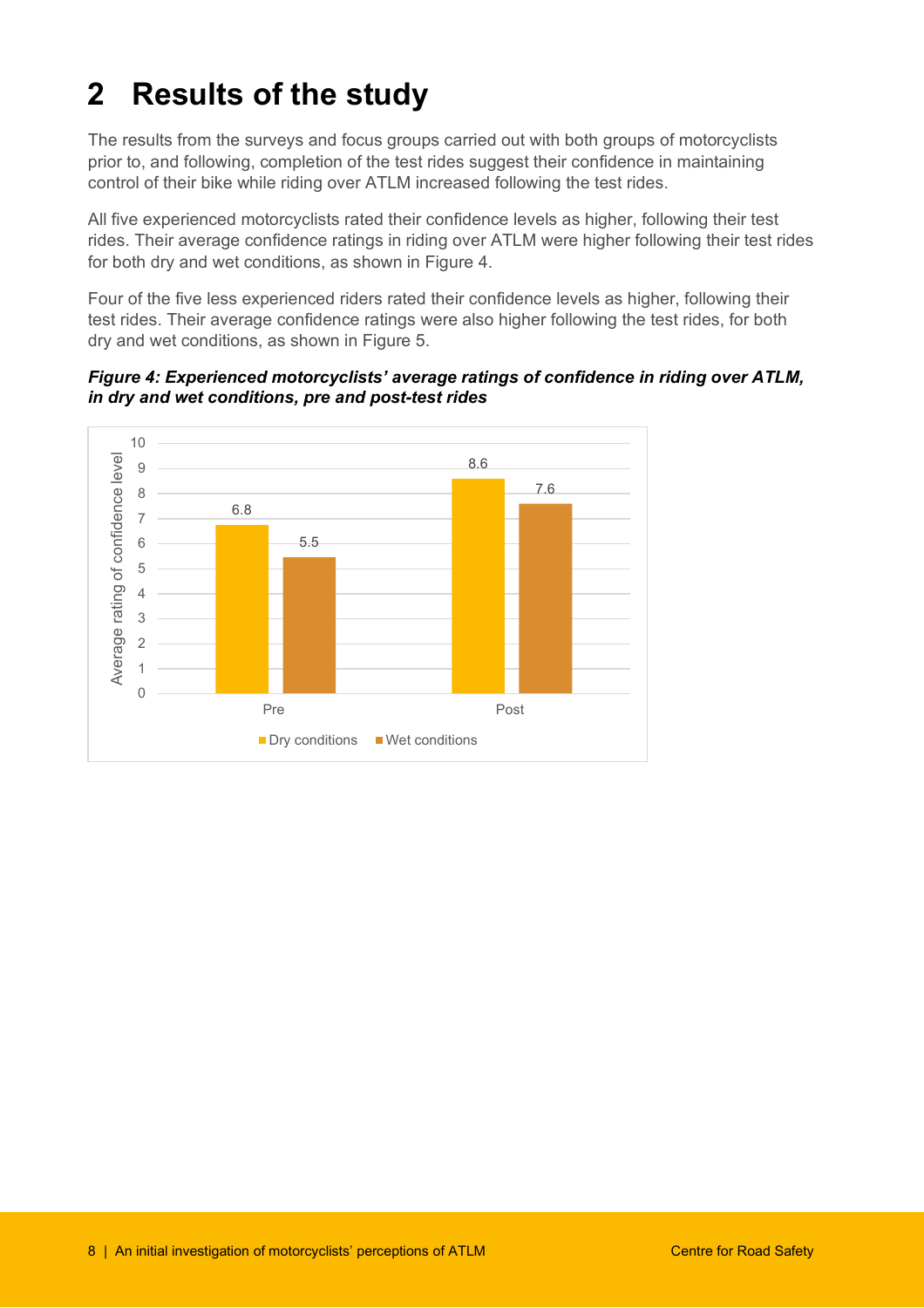*Figure 5: Less experienced motorcyclists' average ratings of confidence in riding over ATLM, in dry and wet conditions, pre and post-test rides* 



The focus group discussions revealed similar findings with motorcyclists reporting less concerns about maintaining motorcycle stability when riding over ATLMs following their test rides. For example:

*The motorcycle behaved as expected even under moderately heavy acceleration and deceleration* [Experienced rider]

*Be aware of their presence on the road, but they are not as bad as I thought they would be* [Less experienced rider]

Other road features were seen more of a concern than ATLM by some study participants -

*ATLMs are not generally a significant concern, especially when comparing to other road surface irregularities* [Experienced rider]

A couple of study participants did however express concerns about motorcycle stability in the wet -

*In the dry, when speed increases there is less of a concern of how ATLMs affect the motorcycle. However, in the wet as speed increases there is more of a concern of how ATLMs affect the motorcycle* [Experienced rider]

*The motorcycle wants to roll off the ATLM in the wet* [Less experienced rider]

Study participants also provided some suggestions for improving motorcyclist safety around ATLM. These were to  $-$ 

- include riding over ATLM as a component of motorcycle training
- place warning signs for motorcyclists where ATLM is installed.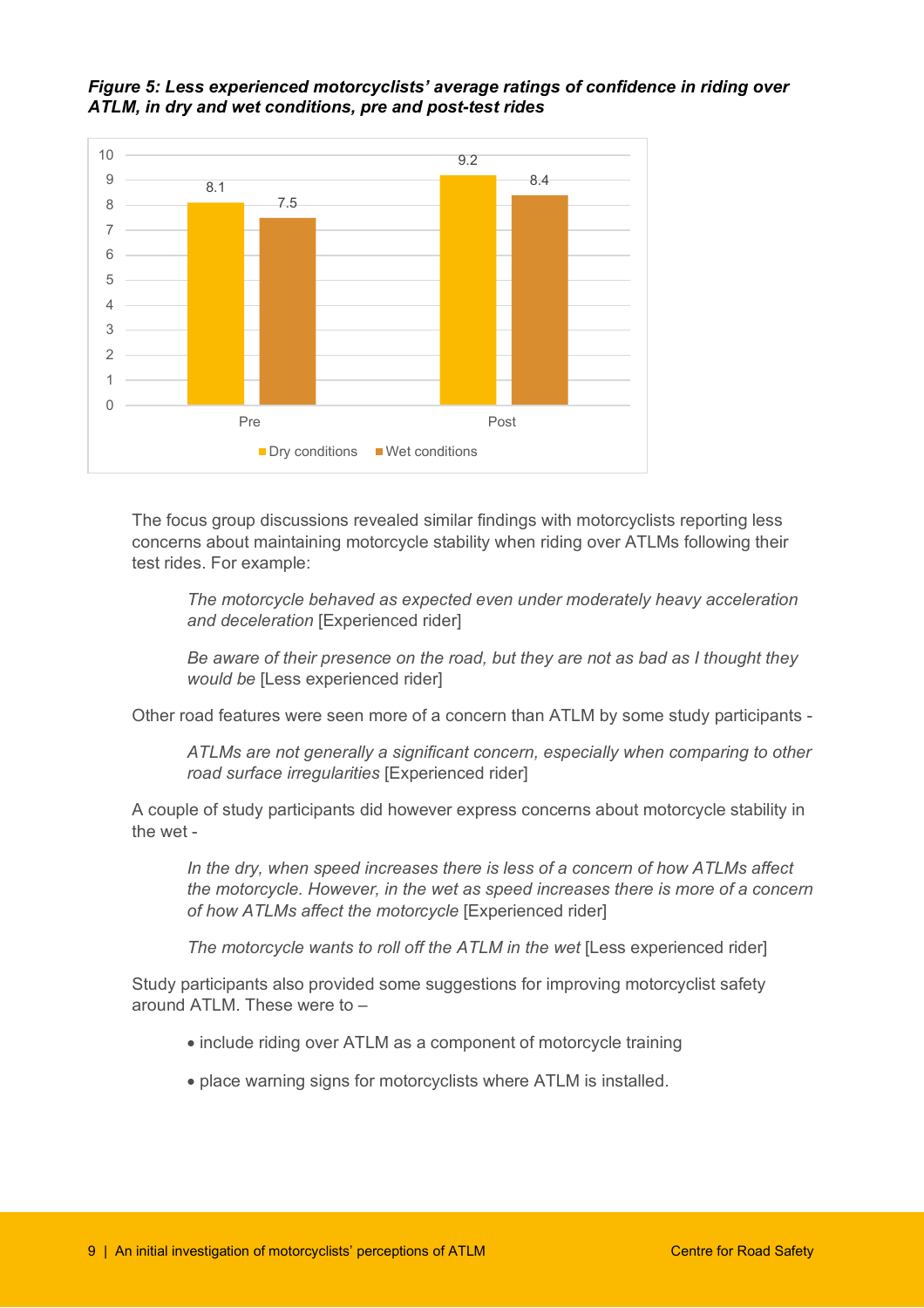## <span id="page-9-0"></span>**3 Limitations of the study**

This was an initial study to investigate motorcycle stability when riding over ATLM under different conditions and a necessary step to ensure that testing could be undertaken safely, with the safety of study participants maintained throughout the study.

Testing was undertaken, as far as possible, with different types of motorcyclists, different size motorcycles, under varying conditions (wet and dry, curved and straight), at different speeds, and with different ATLM configurations, to understand the circumstances where motorcycles might become unstable when ridden over ATLM.

The testing was necessarily limited in scale, and involved only a small number of motorcyclists and types of motorcycles and limited ATLM configurations. It was conducted under the controlled conditions at Crashlab. Different riding scenarios were tested, including braking and accelerating on the ATLM, however, this did not extend to any corrective type manoeuvres. In addition, no instrumentation was fitted to the motorcycles to collect quantitative data on measures such as motorcycle acceleration, as the primary concern was ensuring participant safety throughout the study.

No statistical testing was undertaken on motorcyclists' confidence ratings to determine whether the differences were statistically significant due to the small number of motorcyclists able to be recruited for the study. In addition, there is potential for response bias in the survey and focus group responses (participants may have tried to provide socially desirable responses that indicated their confidence increased following their test rides) given that some participants were recruited through known networks, and surveys and focus groups were conducted on site as part of the testing process.

Given the limited scale of the current study, it is unclear whether the results are generalisable to the wider population of motorcycle riders, other motorcycle types, alternative ATLM configurations or riding scenarios such as corrective type manoeuvres. There is a need to extend the work in this area to better understand motorcycle stability on ATLM on a broader scale and in a wider range of conditions.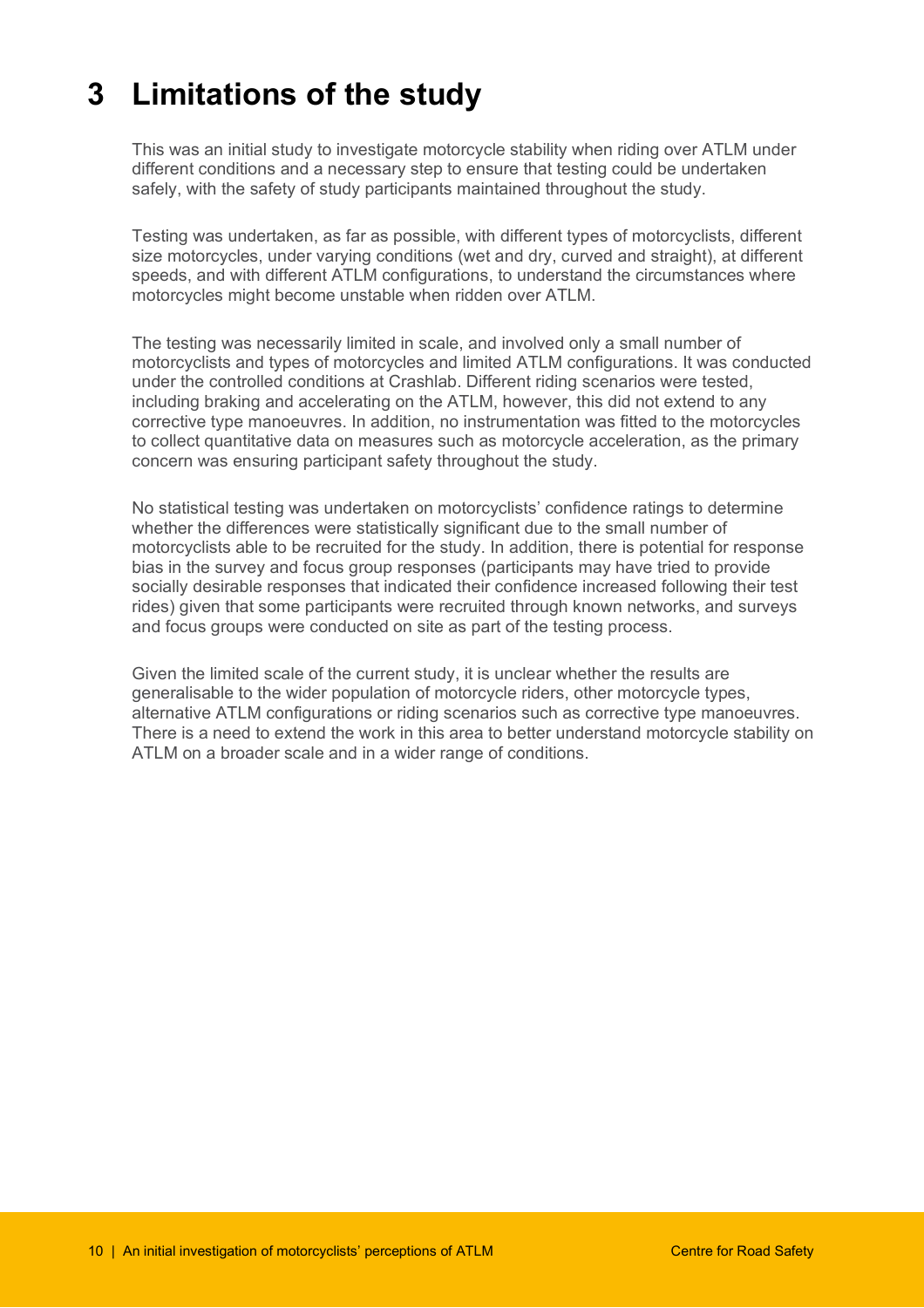## <span id="page-10-0"></span>**4 Summary**

In summary, while this study does have a number of limitations, it has demonstrated that motorcycle stability testing can be undertaken safely with ATLM. It has also shown that motorcyclists' average confidence ratings when riding over ATLM were higher, for both dry and wet conditions, following a series of test rides over ATLM in a controlled environment, under different conditions (wet/dry, straight/curved/tight curve), and at different speeds. Both experienced and less experienced motorcyclists' average confidence ratings were higher for both dry and wet conditions following the test rides.